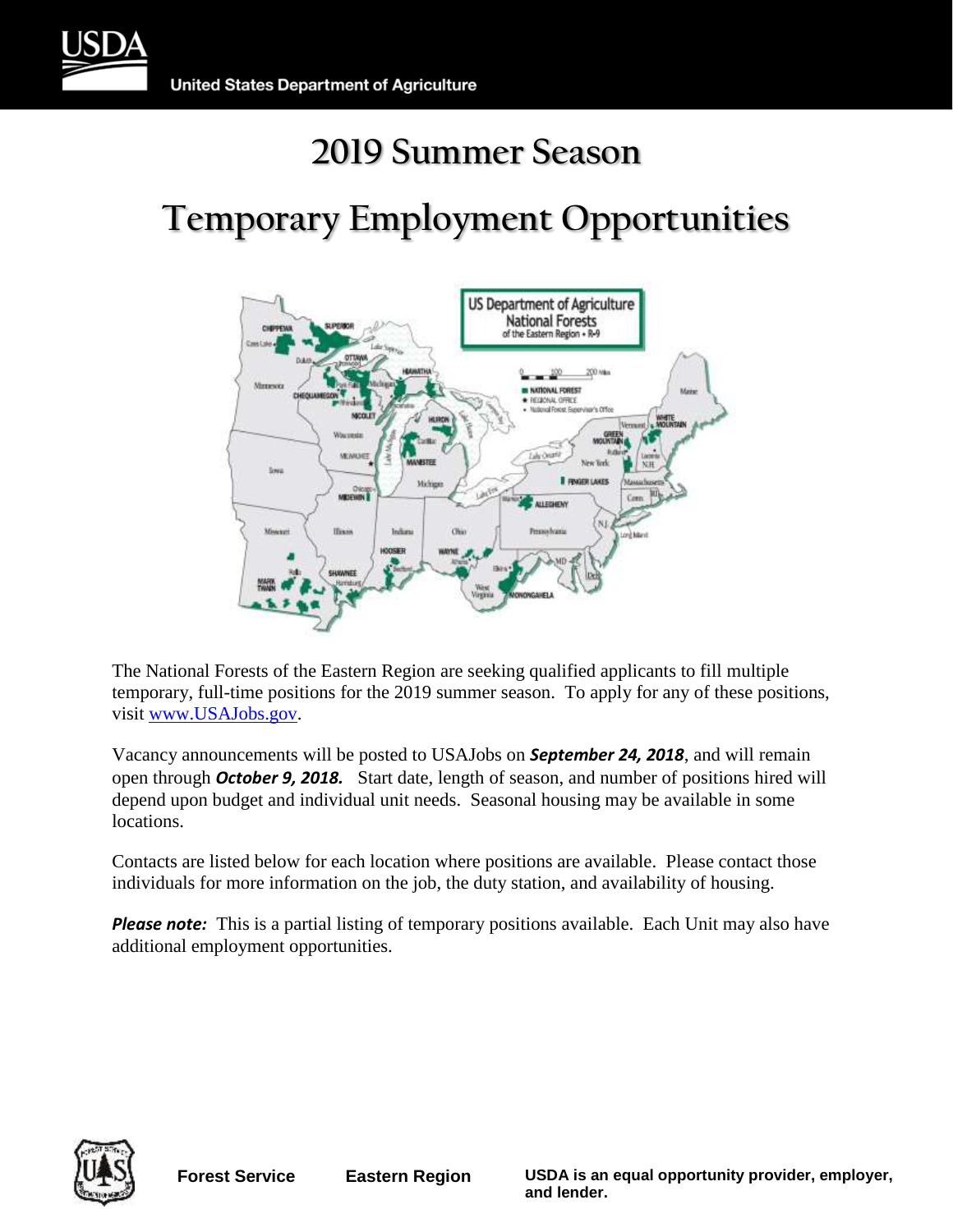

# Biological Science Technician (Plants)

*General Duties:* These positions may serve as part of the invasive plant treatment crews or may be part of rare plant survey and inventory crews. Incumbents perform a variety of tasks relating to native plants surveys and monitoring, invasive plant control and monitoring, native plant restoration, and a pollinator program support. Duties may include: herbicide application to invasive plant populations (using backpack sprayer or truck mounted sprayer) or other treatment methods, field surveys for invasive plants, surveys, inventory and monitoring of rare plants, collecting field data and entering it into spreadsheets and databases, using GPS units, evaluating invasive earthworm infestations; and assessing habitat conditions and requirements of rare plants.

#### **Typical Length of Season:** May to October **Apply Dates:** September 24, 2018 through October 9, 2018

### **Series and Grade: GS-0404-04**

### *Vacancy Announcement:* **19-TEMP-R9-PLNTS-4DT-CB**

(number may change, search by series, grade, location)

## **Series and Grade: GS-0404-05**

### *Vacancy Announcement:* **19-TEMP-R9-PLNTS-5DT-CB**

| <b>Forest/Prairie</b> | <b>Locations</b> | <b>Contact</b>  | <b>Contact Email</b>      |
|-----------------------|------------------|-----------------|---------------------------|
| Huron-Manistee        | Baldwin, MI      | Pat Ruta        | pruta@fs.fed.us           |
| Huron-Manistee        | Manistee, MI     | Carolyn Henne   | cbhenne@fs.fed.us         |
| Huron-Mansitee        | Mio, MI          | Jennifer Falkey | jennifersfalkey@fs.fed.us |
| Huron-Manistee        | Oscoda, MI       | Jennifer Falkey | jennifersfalkey@fs.fed.us |
|                       |                  |                 |                           |
|                       |                  |                 |                           |
|                       |                  |                 |                           |

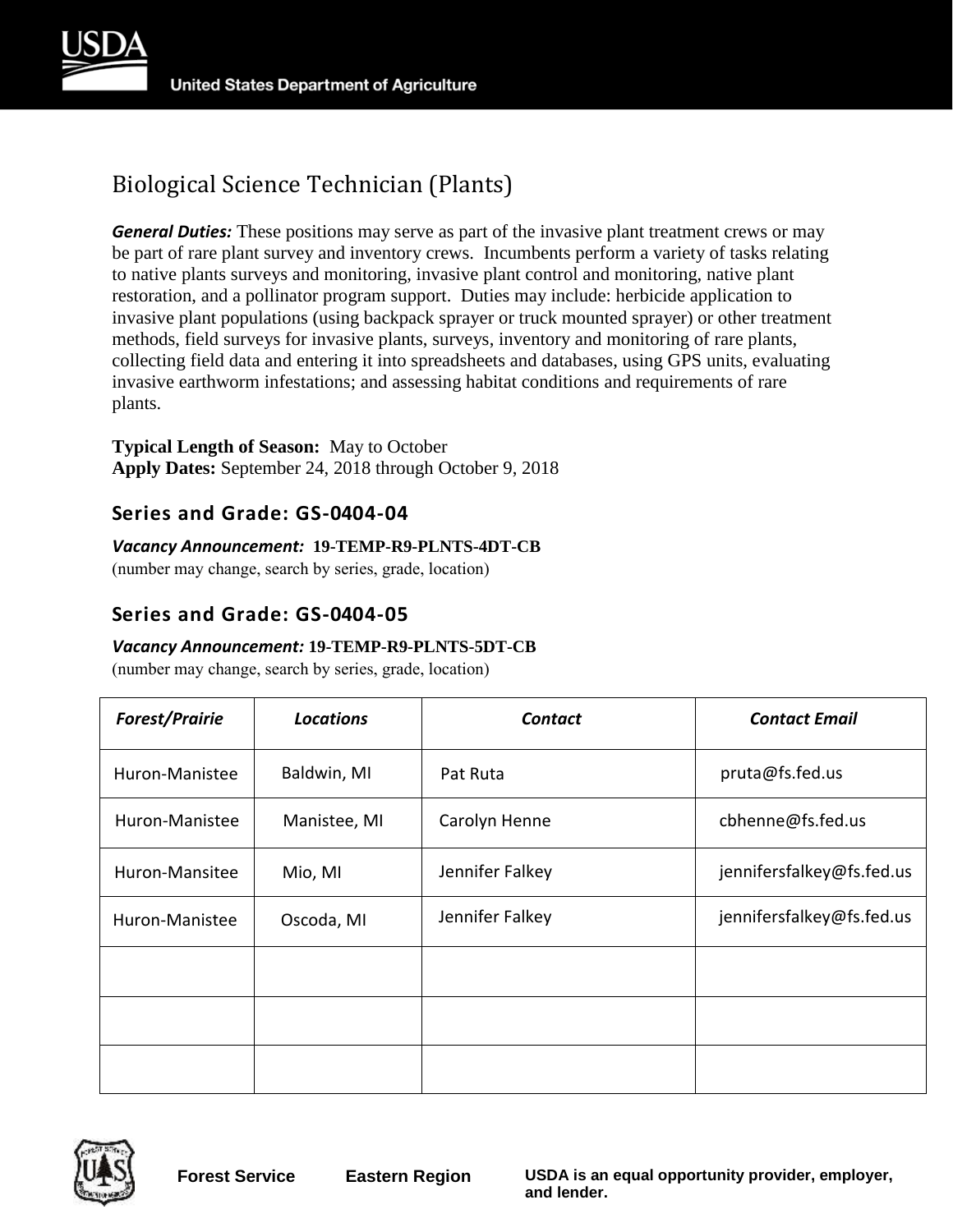

*General Duties:* These positions perform a variety of routine and frequently complex tasks involving techniques and practices relating to timber and silviculture. Work could include: marking specified softwood and hardwood trees for cutting as saw logs, pulpwood, posts, poles, etc., according to prescriptions; measuring tree diameters and heights and observing defects; serving as a member of a timber cruising crew; and/or inspecting contracts for reforestation, timber stand improvement, or genetic tree improvement. Work may vary by unit and program.

**Typical Length of Season:** May to October **Apply Dates:** September 24, 2018 through October 9, 2018

### **Series and Grade: GS-0462-04**

#### *Vacancy Announcement:* **19-TEMP-R9-TIMSLV-4DT-CB**

(number may change, search by series, grade, location)

### **Series and Grade: GS-0462-05**

#### *Vacancy Announcement:* **19-TEMP-R9-TIMSLV-5DT-CB**

| <b>Forest/Prairie</b> | <b>Locations</b> | <b>Contact</b>     | <b>Contact Email</b> |
|-----------------------|------------------|--------------------|----------------------|
| Huron-Manistee        | Baldwin, MI      | Kris Kover         | kkovar@fs.fed.us     |
| Huron-Manistee        | Manistee, MI     | <b>Barb Heidel</b> | bheidel@fs.fed.us    |
| Huron-Manistee        | Mio, MI          | Ralph Hartman      | rhartman@fs.fed.us   |
| Huron-Manistee        | Oscoda, MI       | <b>Ben Wiese</b>   | bwiese@fs.fed.us     |
|                       |                  |                    |                      |
|                       |                  |                    |                      |
|                       |                  |                    |                      |

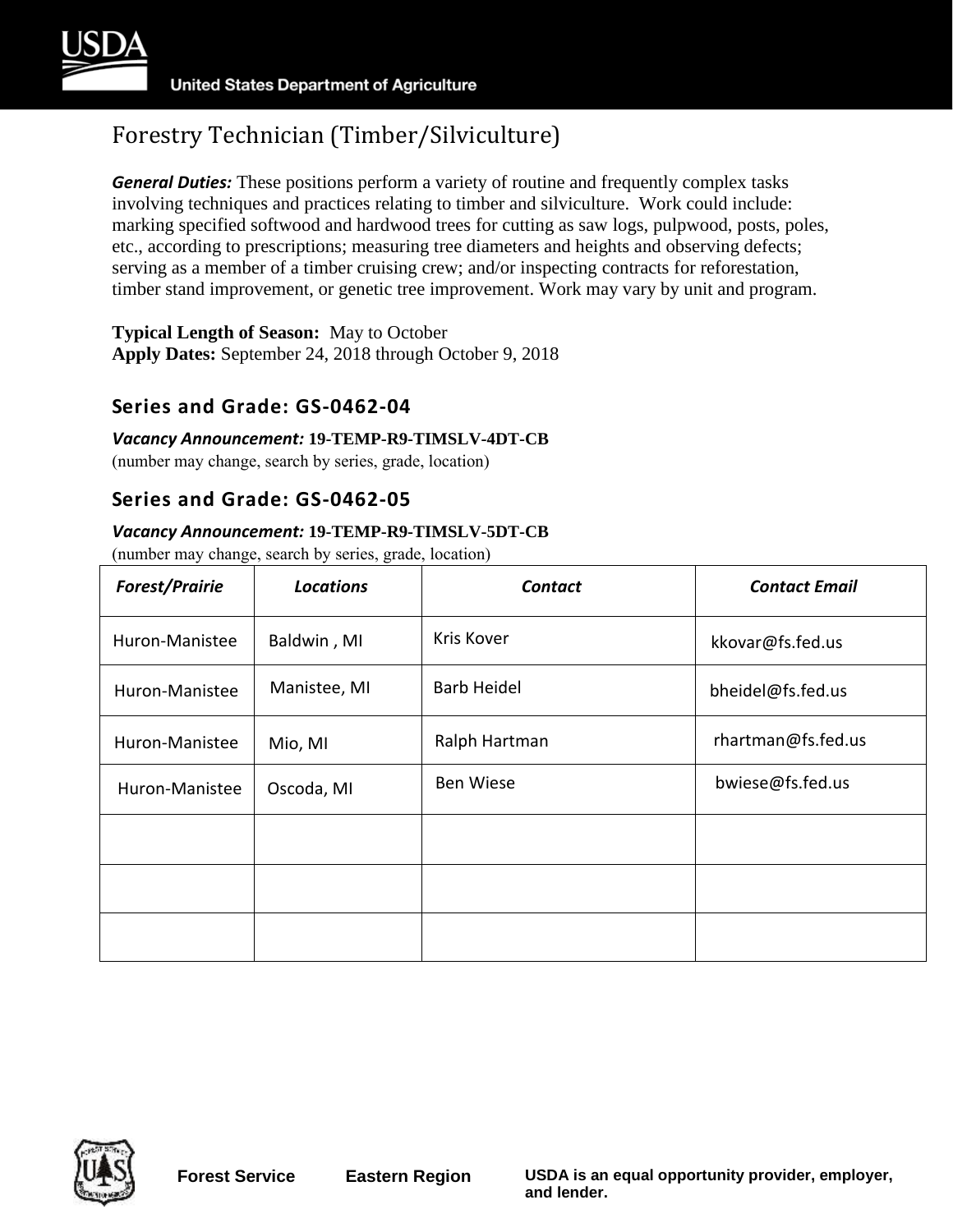

# Forestry Technician (Recreation)

*General Duties:* Applicants will perform a variety of technical work in support of the unit's recreation and trails program. This could include: visitor contacts; compliance checks; serving as a collection officer; maintenance of developed camp sites; maintenance of trails; patrol of dispersed recreation areas; and/or, collection of data for recreation and trail data management systems.

### **Typical Length of Season:** May to October **Apply Dates:** September 24, 2018 through October 9, 2018

### **Series and Grade: GS-0462-04**

*Vacancy Announcement:* **19-TEMP-R9-RECTRL-4DT-CB** 

(number may change, search by series, grade, location)

# **Series and Grade: GS-0462-05**

#### *Vacancy Announcement:* **19-TEMP-R9-RECTRL-5DT-CB**

| <b>Forest/Prairie</b> | <b>Locations</b> | <b>Contact</b>   | <b>Contact Email</b> |
|-----------------------|------------------|------------------|----------------------|
| Huron-Mansitee        | Baldwin, MI      | Dave Jaunese     | djaunese@fs.fed.us   |
| Huron-Manistee        | Manistee, MI     | Joe Raspotnik    | jraspotnik@fs.fed.us |
| Huron-Mansitee        | Mio, MI          | <b>Bob Magon</b> | bmagon@fs.fed.us     |
| Huron-Manistee        | Oscoda, MI       | Andrew Kenyon    | akenyon02@fs.fed.us  |
|                       |                  |                  |                      |
|                       |                  |                  |                      |
|                       |                  |                  |                      |
|                       |                  |                  |                      |

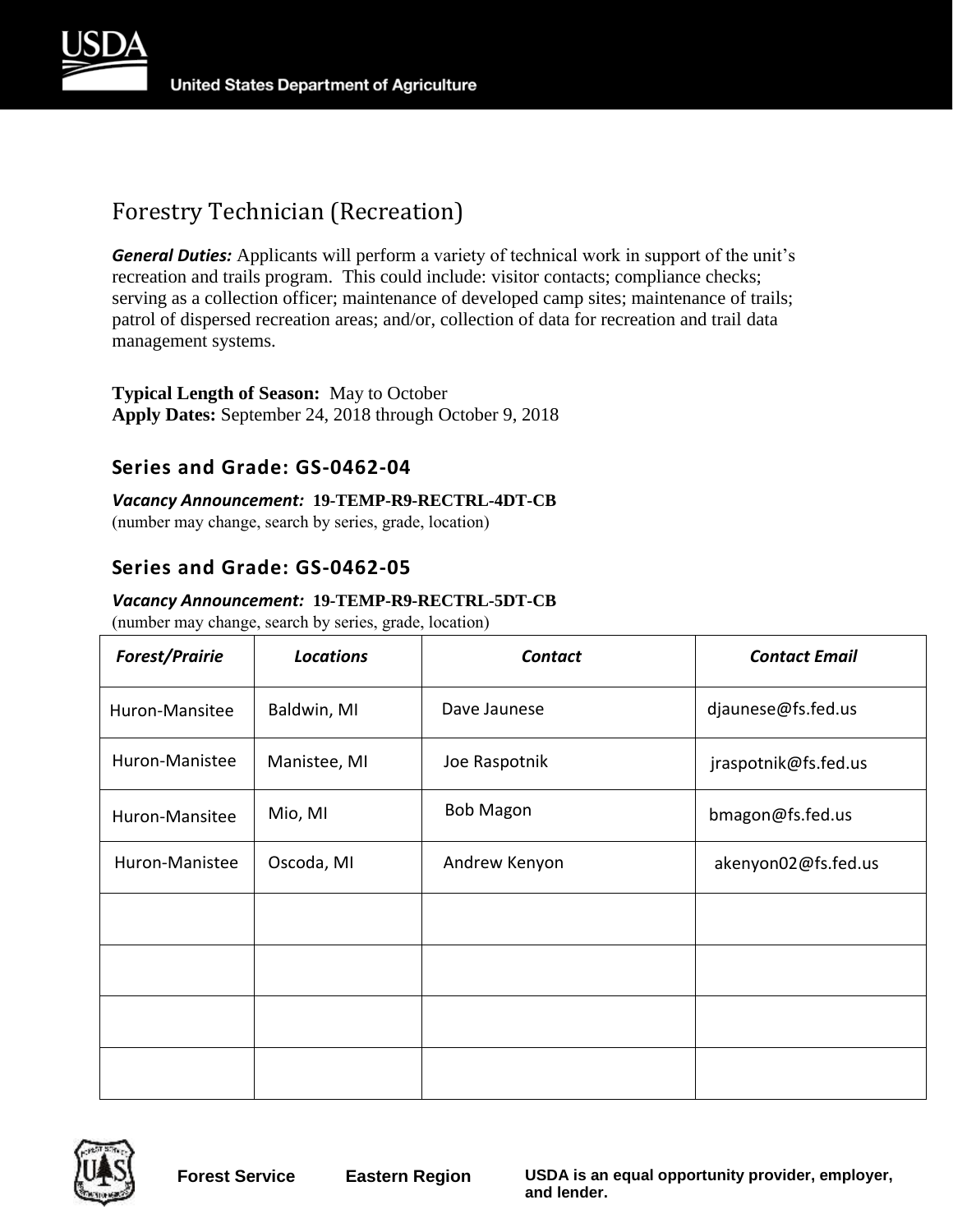

# Biological Science Technician (Fish/Wildlife)

*General Duties:* Applicants will perform a variety of technical work in support of the unit's natural resources programs. This could include: conducting surveys of game and non-game wildlife species and plant species; recording data manually and electronically using a Global Positioning System unit and computer; summarizing data obtained from field collections; preparing reports from data; performing habitat improvement projects; and/or, performing inventories of nesting structures, wildlife openings, etc.

### **Typical Length of Season:** May to October **Apply Dates:** September 24, 2018 through October 9, 2018

# **Series and Grade: GS-0404-04**

*Vacancy Announcement:* **19-TEMP-R9-FSHWLD-4DT-CB** 

(number may change, search by series, grade, location)

# **Series and Grade: GS-0404-05**

### *Vacancy Announcement:* **19-TEMP-R9-FSHWLD-5DT-CB**

| <b>Forest/Prairie</b> | <b>Locations</b> | <b>Contact</b> | <b>Contact Email</b> |
|-----------------------|------------------|----------------|----------------------|
| Huron-Manistee        | Baldwin, MI      | Heather Keough | hkeough@fs.fed.us    |
| Huron-Manistee        | Manistee, MI     | Pat Laarman    | plaarman@fs.fed.us   |
| Huron-Manistee        | Mio, MI          | Kim Piccolo    | kpiccolo@fs.fed.us   |
| Huron-Manistee        | Oscoda, MI       | Eric O'Neil    | eoneil@fs.fed.us     |
|                       |                  |                |                      |
|                       |                  |                |                      |
|                       |                  |                |                      |

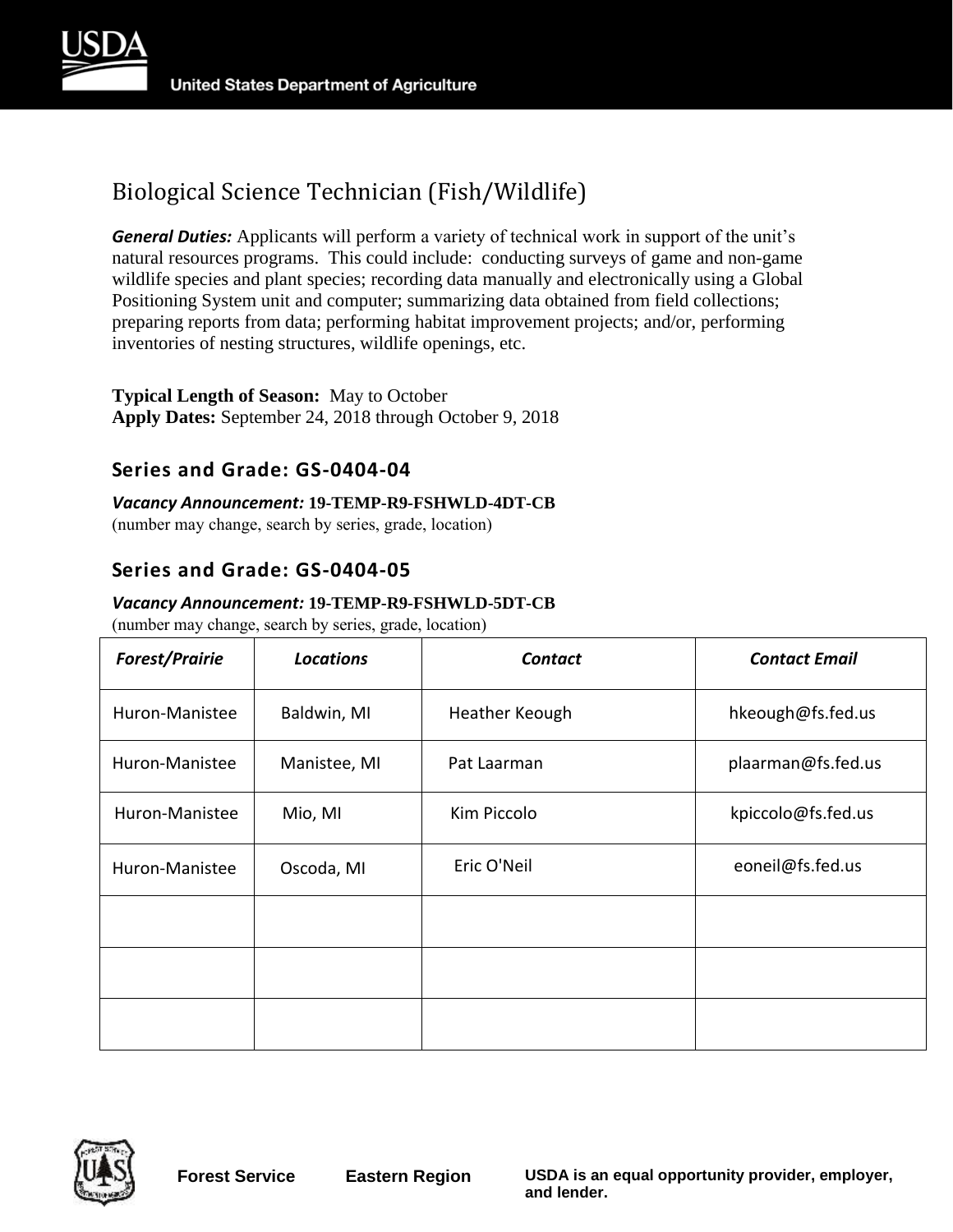



# Customer Service Representative

*General Duties:* Applicants will perform customer service duties such as greeting visitors, answering telephones, responding to routine inquiries from a variety of customers, serving as a Collection Officer, using a computer to create, edit and store documents and reports, and providing overall support to the administrative staff on the unit.

#### **Typical Length of Season:** May to October **Apply Dates:** September 24, 2018 through October 9, 2018

# **Series and Grade: GS-0303-04**

### *Vacancy Announcement:* **19-TEMP-R9-CSRP-4DT-CB**

(number may change, search by series, grade, location)

# **Series and Grade: GS-0303-05**

#### *Vacancy Announcement:* **19-TEMP-R9-CSRP-5DT-CB**

| <b>Forest/Prairie</b> | <b>Locations</b> | <b>Contact</b>     | <b>Contact Email</b>  |
|-----------------------|------------------|--------------------|-----------------------|
| Huron-Manistee        | Cadillac, MI     | Jennifer Gallagher | jsgallagher@fs.fed.us |
| Huron-Manistee        | Mio, MI          | Christine Wiser    | cwiser@fs.fed.us      |
|                       |                  |                    |                       |
|                       |                  |                    |                       |
|                       |                  |                    |                       |
|                       |                  |                    |                       |
|                       |                  |                    |                       |

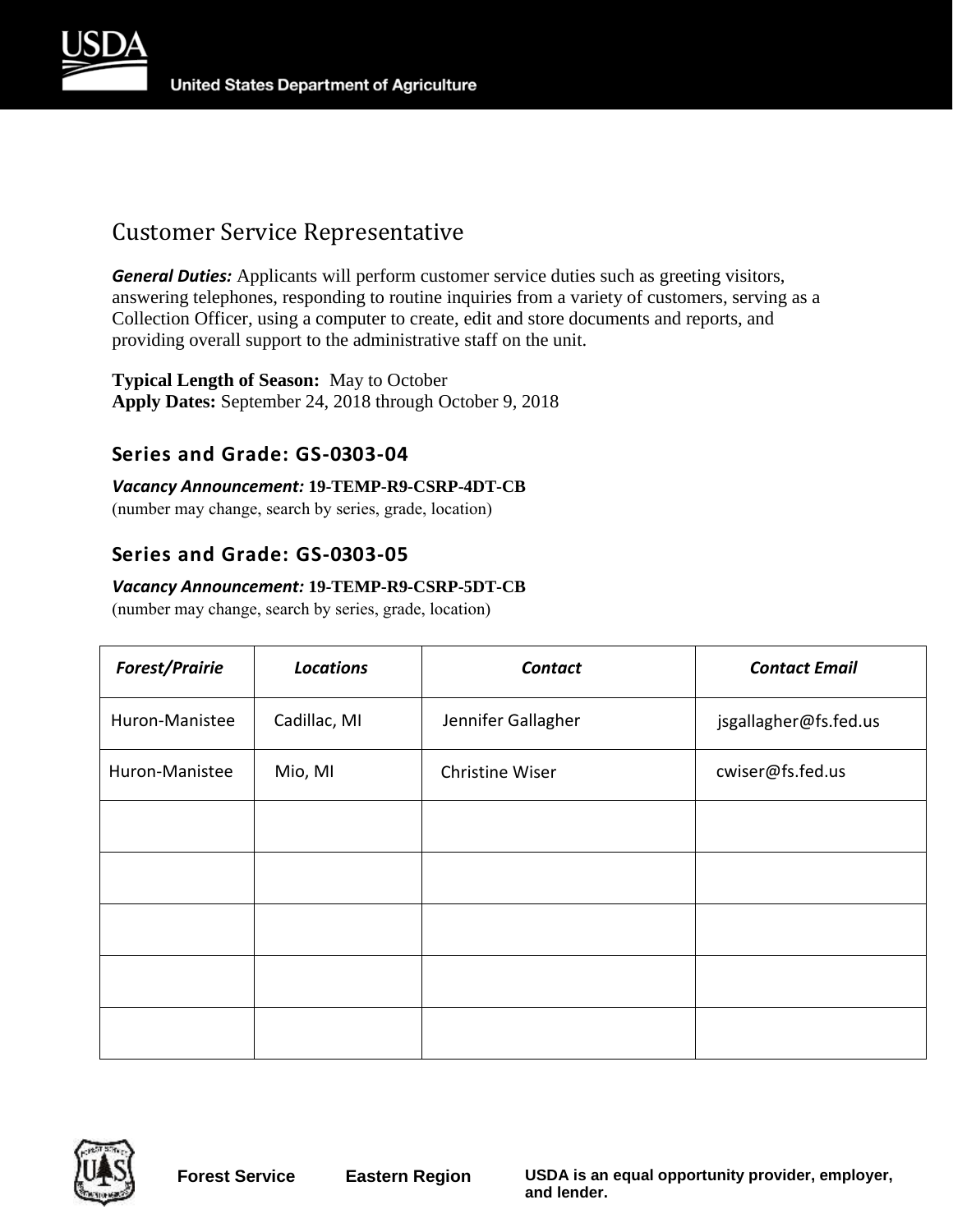

# HOW TO APPLY

- Contact the individual listed for positions you are interested in to get more information about the job, work location, availability of housing, etc.
- To be considered for these temporary positions, **you will need to apply through USAJobs**: **[www.usajobs.gov](http://www.usajobs.gov/)**. Search for jobs using the vacancy announcement number provided above or the duty station.

| <b>Grade</b> | <b>Hourly Rate</b> |
|--------------|--------------------|
| $GS-4$       | \$14.30            |
| $GS-5$       | \$16.00            |

# MINIMUM QUALIFICATIONS and PAY ESTIMATES

# **Example of Minimum Qualification Requirements for GS-4 and GS-5 Forestry Technicians**

*Grade 04:* Qualifying experience for the GS-04 level includes six months general experience that demonstrates the applicant's ability to perform the work of the position or that provided familiarity with the subject matter or processes of the occupation AND six months specialized experience at the GS-03 level that is directly related to the line of work of the position to be filled and which has equipped the applicant with the particular knowledge, skills, and abilities to successfully perform the duties of the position.

*Substitution of Education for Experience:* Experience requirements may be met by successful completion of two (2) academic years of post-high school education which included at least 12 semester/18 quarter hours in any combination of courses such as forestry, agriculture, crop or plant science, range management or conservation, wildlife management, watershed management, soil science, natural resources (except marine fisheries and oceanography), outdoor recreation management, civil or forest engineering, or wildland fire science. No more than 3 semester hours in mathematics is creditable.

*Combination of Education and Experience:* Equivalent combinations of successfully completed education and experience may be used to meet the experience requirements.

*Grade 05:* Qualifying experiences includes one year of specialized experience equivalent to GS-4. Specialized experience is experience which is in or directly related to the line of work of the position to be filled and which has equipped the applicant with the particular knowledge, skills, and abilities to successfully perform the duties of the position.



**Forest Service Eastern Region USDA is an equal opportunity provider, employer, and lender.**